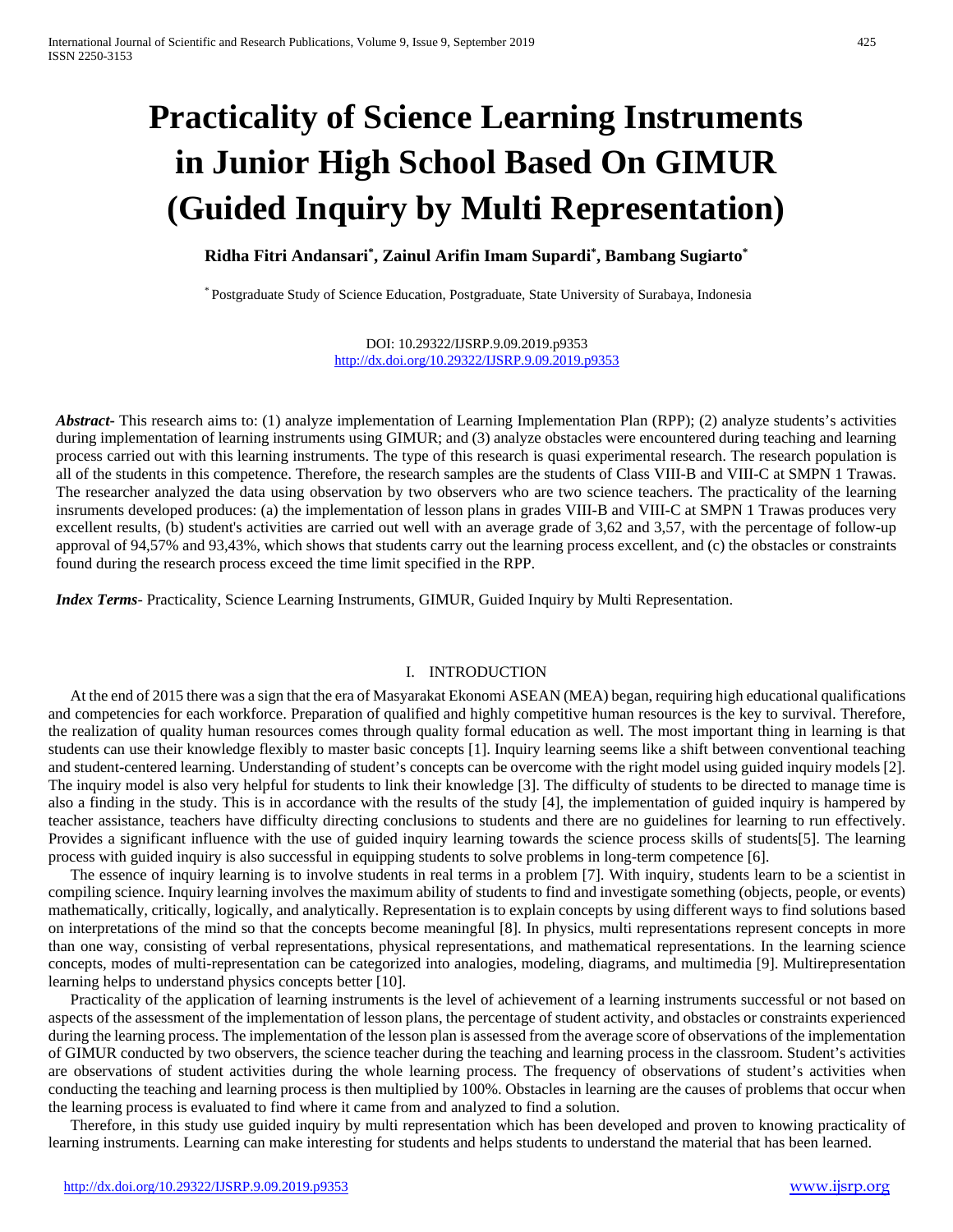## II. EXPERIMENTAL METHOD

## *2.1 General Background of Research*

The main purpose of this research to analyze practicality of science learning instruments using Guided Inquiry by Multi Representation (GIMUR). This research was conducted in students at SMPN 1 Trawas, East Java, Indonesia, academic year 2018/2019. Practicality consist of: the implementation of Learning Implementation Plan (RPP), students's activities during the implementation of learning instruments using GIMUR, and obstacles were encountered during teaching and learning process carried out with this learning instruments.

# *2.2 Sample of Research*

The sample in this research was 64 students of class VIII-B and VIII-C at SMPN 1 Trawas, East Java, Indonesia, academic year 2018/2019.

## *2.3 Instrument and Procedures*

The implementation of Learning Implementation Plan (RPP) is carried out by two observers who are science teachers at SMPN 1 Trawas. Observations were made with an observation sheet for the implementation of Learning Implementation Plan (RPP), students's activities, and obstacles were encountered during teaching and learning process carried out with this learning instruments. The material used in this study is vibration, waves and sound.

## *2.4 Data Analysis*

a. Analysis of the implementation of Learning Implementation Plan (RPP)

The implementation of Learning Implementation Plan (RPP) is carried out by two observers who are two science teachers at SMPN 1 Trawas. Observations were made with an observation sheet for the implementation of Learning Implementation Plan (RPP). Instrument reliability is expressed in percentage of agreement with the equation:

$$
R = \left(1 - \frac{A - B}{A + B}\right) \times 100\%
$$

Information:

R: instrument reliability (percentage of agreement)

A: higher score from validator

B: lower score from validator

These results can then be categorized based on the available percentages as in the table below [11]. **Table 1.** Categories of Learning Implementation Plan (RPP)

|     | <b>Table 1.</b> Categories of Learning Implementation Plan (RPP) |                |  |  |  |
|-----|------------------------------------------------------------------|----------------|--|--|--|
| No. | <b>Score</b>                                                     | Category       |  |  |  |
|     | $1.00 - 1.49$                                                    | Less $(K)$     |  |  |  |
|     | $1.50 - 2.49$                                                    | Fair $(C)$     |  |  |  |
|     | $2.50 - 3.49$                                                    | Good(B)        |  |  |  |
|     | $3.50 - 4.00$                                                    | Very Good (BS) |  |  |  |

The percentage of the implementation of the learning steps, can be calculated with the following formula:

% percentage  $=\frac{\text{number of learning stages carried out}}{\text{total number of learning stages}} \times 100\%$ total number of learning stages

b. Student's activities

Student activities were observed by observers who were science teachers at SMPN 1 Trawas. Data accumulation is calculated based on the overall percentage of the five meetings. Learning devices are said to be reliable if the reliability value is more than equal to 75 [12]. Instrument reliability is expressed in percentage of agreement with the equation:

$$
R = \left(1 - \frac{A - B}{A + B}\right) \times 100\%
$$

Information:

R: instrument reliability (percentage of agreement)

A: higher score from validator

B: lower score from validator

Student activity categories are classified into four aspects of scoring, which are very good, good, sufficient, and lacking.

c. Obstacles in learning process

Barriers or obstacles when teaching and learning process takes place were analyzed by qualitative analysis. The results are then described so that solutions can be found to fix obstacles in learning process.

# III. RESULT AND DISCUSSION

The instruments that has been validated and revised according to the suggestions of the validator is then tested at class VIII-B and VIII-C of SMPN 1 Trawas with 64 students. The activity was carried out five times with a time allocation of 13 x 40 minutes.

a. Analysis of the implementation of Learning Implementation Plan (RPP)

The implementation of Learning Implementation Plan (RPP) is carried out by two observers who are two science teachers at SMPN 1 Trawas. Observations were made with an observation sheet for the implementation of the Learning Implementation Plan (RPP). The material used in this study is vibration, waves and sound. The implementation of lesson plans with guided inquiry by multi representation can be seen in table 2.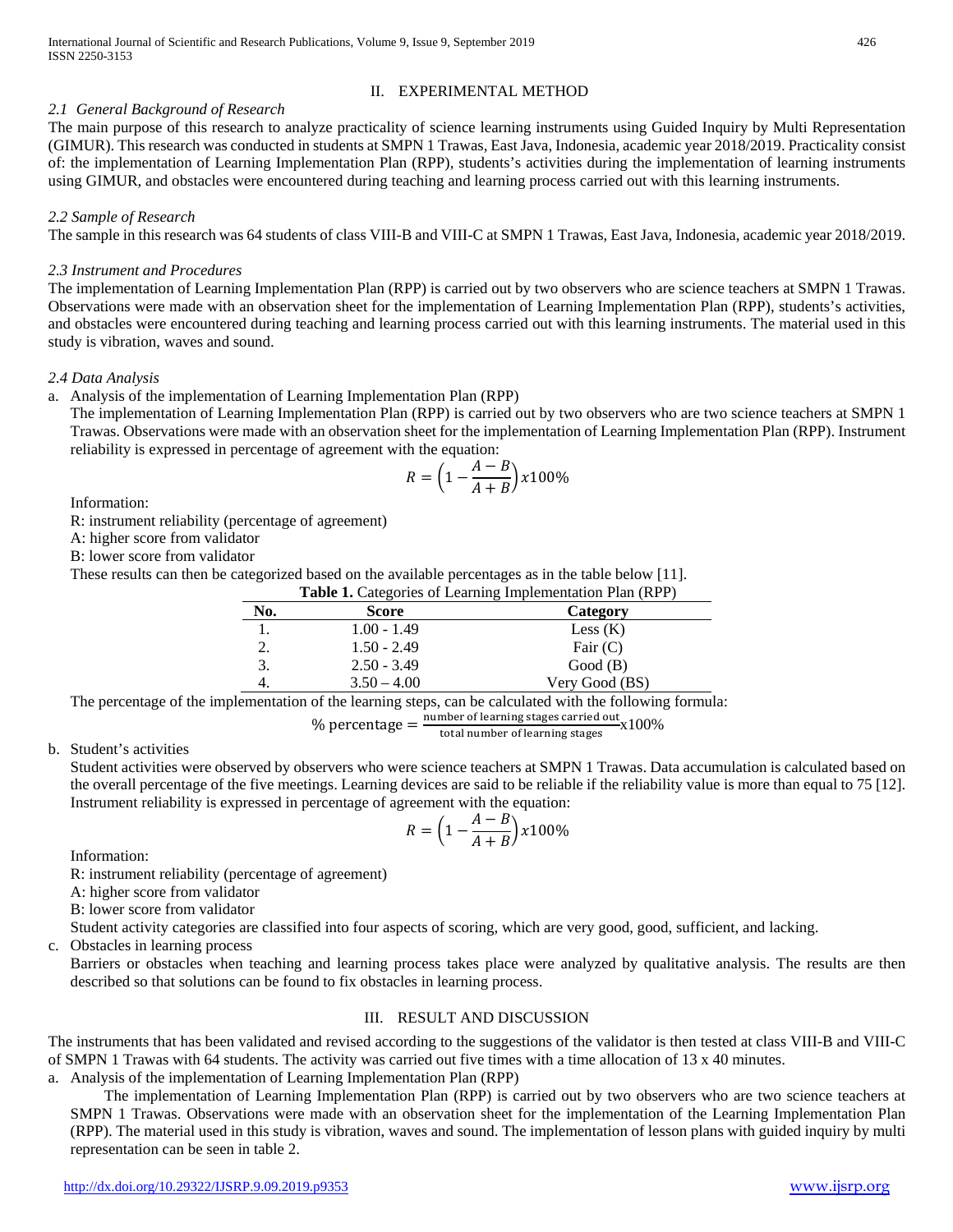|                                                | The observed                              |                | VIII-B  |              |         |                | VIII-C  |              |         |
|------------------------------------------------|-------------------------------------------|----------------|---------|--------------|---------|----------------|---------|--------------|---------|
| No.                                            | aspect                                    | Implementation | Average | Category     | $R(\%)$ | Implementation | Average | Category     | $R(\%)$ |
| 1.                                             | Average<br>preliminary<br>aspects         | $\sqrt{ }$     | 3,93    | <b>BS</b>    | 97,86   | $\sqrt{}$      | 3,85    | <b>BS</b>    | 95,71   |
| 2.                                             | Average<br>aspects of core<br>activities  | $\sqrt{ }$     | 3,63    | <b>BS</b>    | 92,53   | $\sqrt{}$      | 3,62    | <b>BS</b>    | 92,09   |
| 3.                                             | Average<br>closing aspect                 | $\sqrt{ }$     | 3,93    | <b>BS</b>    | 97,86   | $\sqrt{}$      | 3,90    | <b>BS</b>    | 97,14   |
| 4.                                             | Average<br>aspects of time<br>management  |                | 3,40    | $\, {\bf B}$ | 94,28   |                | 3,40    | $\, {\bf B}$ | 94,28   |
| 5.                                             | Average<br>aspects of class<br>atmosphere | $\sqrt{ }$     | 3,90    | <b>BS</b>    | 99,05   | $\sqrt{}$      | 3,87    | <b>BS</b>    | 98,09   |
| <b>Percentage of</b><br>implementation $(\% )$ |                                           | 96             |         | 96,32        |         | 96             |         | 95,46        |         |
| Implementation<br>category                     |                                           | <b>TSB</b>     |         | <b>BS</b>    |         | <b>TSB</b>     |         | <b>BS</b>    |         |

**Table 2.** Recapitulation of Observation Results on the Implementation of Learning Implementation Plan (RPP) in Class VIII-B and VIII-C

Information:

SB: excellent

B: good

TSB: very excellent

R: instrument reliability (percentage of agreement)

The implementation of the Learning Implementation Plan (RPP) is carried out by two observers who are two science teachers at SMPN 1 Trawas. Observations were made with an observation sheet for the implementation of the Learning Implementation Plan (RPP). The material used in this study is vibration, waves and sound. The implementation of the RPP with the guided inquiry model with multi representations can be seen in table 2.. The lesson plans given to observations have a score range of 1-4 which includes assessments on preliminary aspects, aspects of core activities, closing aspects, aspects of time management, and aspects of classroom atmosphere.

In the preliminary activities, Trial II in class VIII-B, the average aspect resulting from observations at the first to fifth meeting was 3.93 and the percentage of agreement was 97.86%. Whereas in class VIII-C obtained 3.85 with a very good category with a percentage of agrement of 95.71%. In this phase between classes VIII-B and VIII-C get the same results in the excellent category and all phases are done well.

In the core activities there are four learning phases, namely the second phase of sequences and hypotheses, the third phase of representation, and the 5th phase of evaluation and reflection. The average aspect in the core activities of the five meetings in class VIII-B was 3.49 and a percentage of agreement was obtained at 94.09%. In class VIII-C get an average of 3.63 and the percentage of agreement of 92.53%. The core activities in both classes were well implemented and categorized excellent.

In the closing activity, the average observations of all observations in class VIII-B were 3.93 with a very good category and the percentage of agreement was 97.86%, while VIII-C was 3.90 with a percentage of agreement 97.14%. In the closing activity the teacher gives awards to groups that perform well in their groups. After that the teacher guides students in summarizing the material that has been learned by referring to the learning objectives and encourages students to always be grateful for all God's creations that are beneficial to life. The teacher closes the learning activity by praying and saying hello.

The aspects of time management get an average score of 3.40 in class VIII-B and class VIII-C. During the first and second meetings for classes VIII-B it was still difficult to be on time according to the lesson plan. Whereas class VIII-C management at the first, second, and third meetings was the same ie not carried out properly. Class VIII-B and VIII-C in the aspect of time management get a 94.28% precentage of agreement having a good category. The good category shows that teachers can manage learning activities based on the syntax of guided inquiry models with multi representations so that lesson plans can be implemented well.

The average atmosphere of class VIII-B is 3.9 with a percentage of agreement 96.32%. Class VIII-C 3.87 with a very good category and produces a precentage of agreement of 98.09%. If the class is treated properly, it makes students become motivated to learn and better understand the lesson [13].

Based on table 2, it can be seen that the average overall implementation of learning has a percentage of agreement in classes VIII-B and VIII-C respectively 96.32% and 95.46% with an average category of very good validation observations. The developed lesson plans make students more directed to conduct experiments. Students are encouraged to gain experience and experimentation so students can find their own principles [14].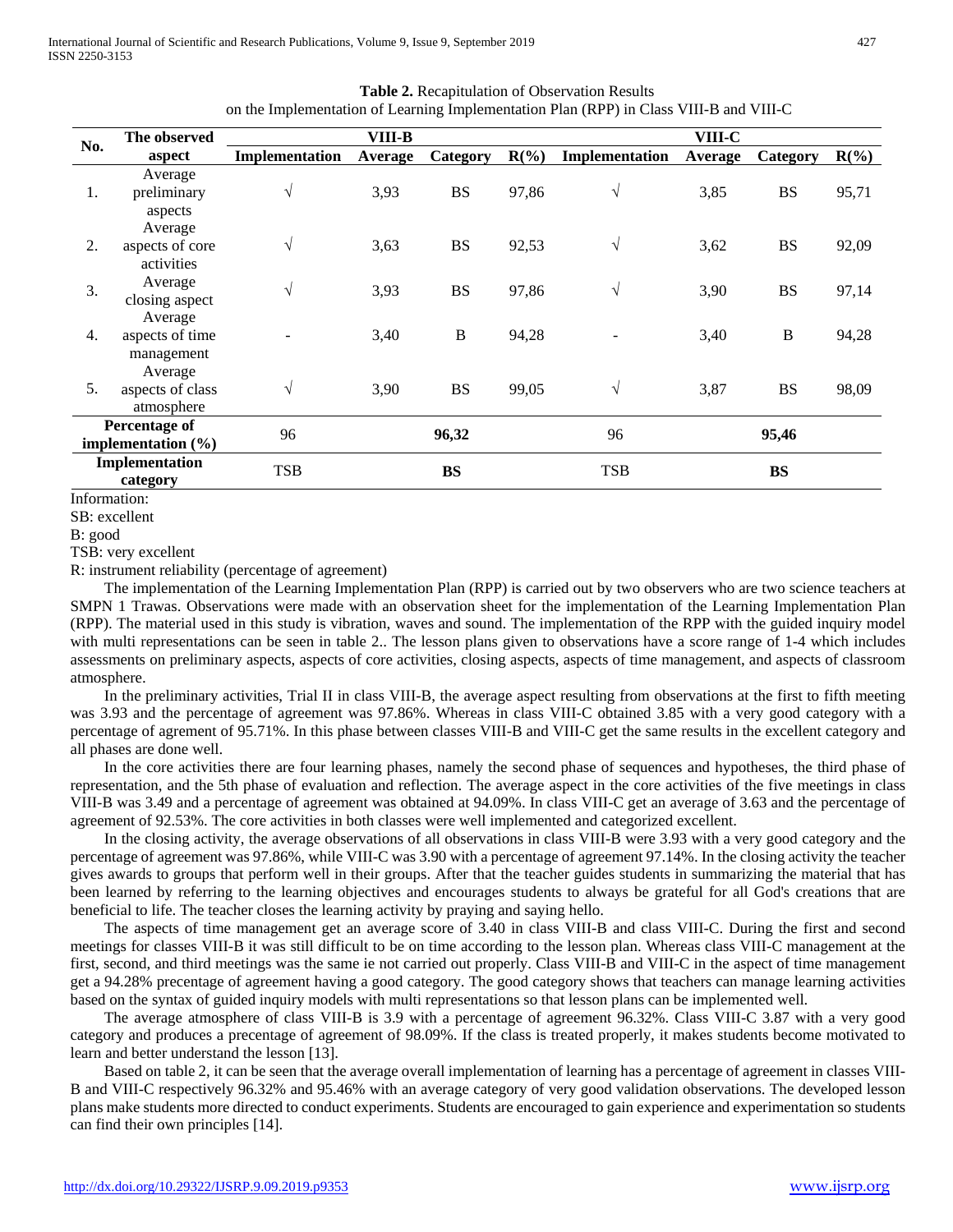International Journal of Scientific and Research Publications, Volume 9, Issue 9, September 2019 428 ISSN 2250-3153

#### b. Student's activities

Observations on student's activities were made by two observers during five meetings with guided inquiry with multi representations. Based on the analysis the results shown in table 3 are obtained:

|                 | VIII-B     |                  |         | VIII-C                |                  |         |  |
|-----------------|------------|------------------|---------|-----------------------|------------------|---------|--|
| <b>Activity</b> | $V$ rtotal | Category         | $R(\%)$ | $\bf{V}r_{\rm total}$ | Category         | $R(\%)$ |  |
|                 | 4,00       | Excellent        | 100,00  | 3,80                  | Excellent        | 94,28   |  |
| 2               | 3,60       | Excellent        | 88,57   | 3,60                  | Excellent        | 88,57   |  |
| 3               | 3.80       | <b>Excellent</b> | 94.28   | 3,80                  | Excellent        | 94,28   |  |
| 4               | 3,80       | Excellent        | 94.28   | 3,60                  | Excellent        | 94,28   |  |
| 5               | 3,50       | Excellent        | 91,43   | 3.50                  | Excellent        | 91,43   |  |
| 6               | 3,60       | <b>Excellent</b> | 94,28   | 3,60                  | Excellent        | 94,28   |  |
| 7               | 3.40       | Good             | 94.28   | 3.40                  | Good             | 94.28   |  |
| 8               | 3.70       | Excellent        | 94.28   | 3.70                  | Excellent        | 91,43   |  |
| 9               | 3,80       | Excellent        | 94,28   | 3.70                  | Excellent        | 91,43   |  |
| 10              | 3,00       | Good             | 100.00  | 3,00                  | Good             | 100.00  |  |
| Average         | 3,62       | <b>Excellent</b> | 94,57   | 3,57                  | <b>Excellent</b> | 93,43   |  |

**Table 3.** Analysis os student's activities in class VIII-B and VIII-C

Learning activities must involve active students in the learning process so that they can improve their learning achievements. Observers observe students' activities based on the observation sheet which includes: (1) listening or paying attention to the teacher's explanation, (2) reading or searching for teaching material information in accordance with the content, (3) conducting an experiment in accordance with LKPD guidelines, (4) conducting data collection according with instructions in LKPD, (5) conducting data analysis, (6) communicating the results of the experiment, (7) preparing practicum reports in accordance with the results of the practicum, (8) actively discussing in groups to solve problems, (9) asking questions or opinions and answering question, and (10) make conclusions. Based on table 3 that have been presented, it states that the activities of students are carried out excellent in both classes. The average assessment of two observers during five meetings was 3.62 with a percentage of agreement of 94.57% in class VIII-B and 3.57 with a percentage of agreement of 93.43% in the excellent category.

## c. Obstacles in learning process

During teaching and learning activities, researchers find obstacles when applying learning with guided inquiry by multi representations. The obstacles are presented in the table below.

| <b>Table 4.</b> Obstacles or Constraints During Learning Activities |                                                                                                                                              |                                                                                                                                                             |  |  |  |
|---------------------------------------------------------------------|----------------------------------------------------------------------------------------------------------------------------------------------|-------------------------------------------------------------------------------------------------------------------------------------------------------------|--|--|--|
| No.                                                                 | <b>Obstacles</b>                                                                                                                             | <b>Solution</b>                                                                                                                                             |  |  |  |
| 1.                                                                  | Learning activities exceed the time limit<br>specified in the lesson plan.                                                                   | The teacher must be disciplined in managing the time<br>when teaching and learning activities with guided<br>inquiry with multi representations take place. |  |  |  |
| 2.                                                                  | Because they are too enthusiastic about<br>the tool when practicing, it causes<br>students to play around using the tools<br>used.           | Teachers must be more assertive and direct students to<br>do practicum in accordance with the procedures in<br><b>LKPD</b>                                  |  |  |  |
| 3.                                                                  | Students are seen not too enthusiastic<br>about reading student textbooks as a<br>source of learning in teaching and<br>learning activities. | Teacher is more active in guiding students to read<br>student teaching materials together.                                                                  |  |  |  |

Learning that has taken place can not be separated from obstacles or during the first trial conducted. Learning activities exceed the time limit specified in the lesson plan. Students are accustomed to doing something with the teacher so that when conducting experiments with guided inquiry even though the teacher has directed it, students are still confused in its implementation. Many learning activities exceed the allotted time because students still adjust to the learning model applied. So it becomes input for teachers to be more disciplined in managing the time when teaching and learning activities with guided inquiry with multi representations take place.

When practicing because they are too enthusiastic about the tool, it causes students to play around using the tools used. This is because students are rarely invited to carry out the practicum so they are very happy when in the laboratory. This condition requires teachers to be more assertive and direct students to do practicum in accordance with existing procedures in LKPD in the use of practical tools. Students are seen not too enthusiastic about reading student textbooks as a source of learning in teaching and learning activities. This causes many students to ask the teacher during the learning process that takes place which causes the allocation of time given beyond the time that should be implemented. Students do not have the initial knowledge needed to do practicum in accordance with LKPD. So the teacher must be more active in guiding students to read student teaching materials together.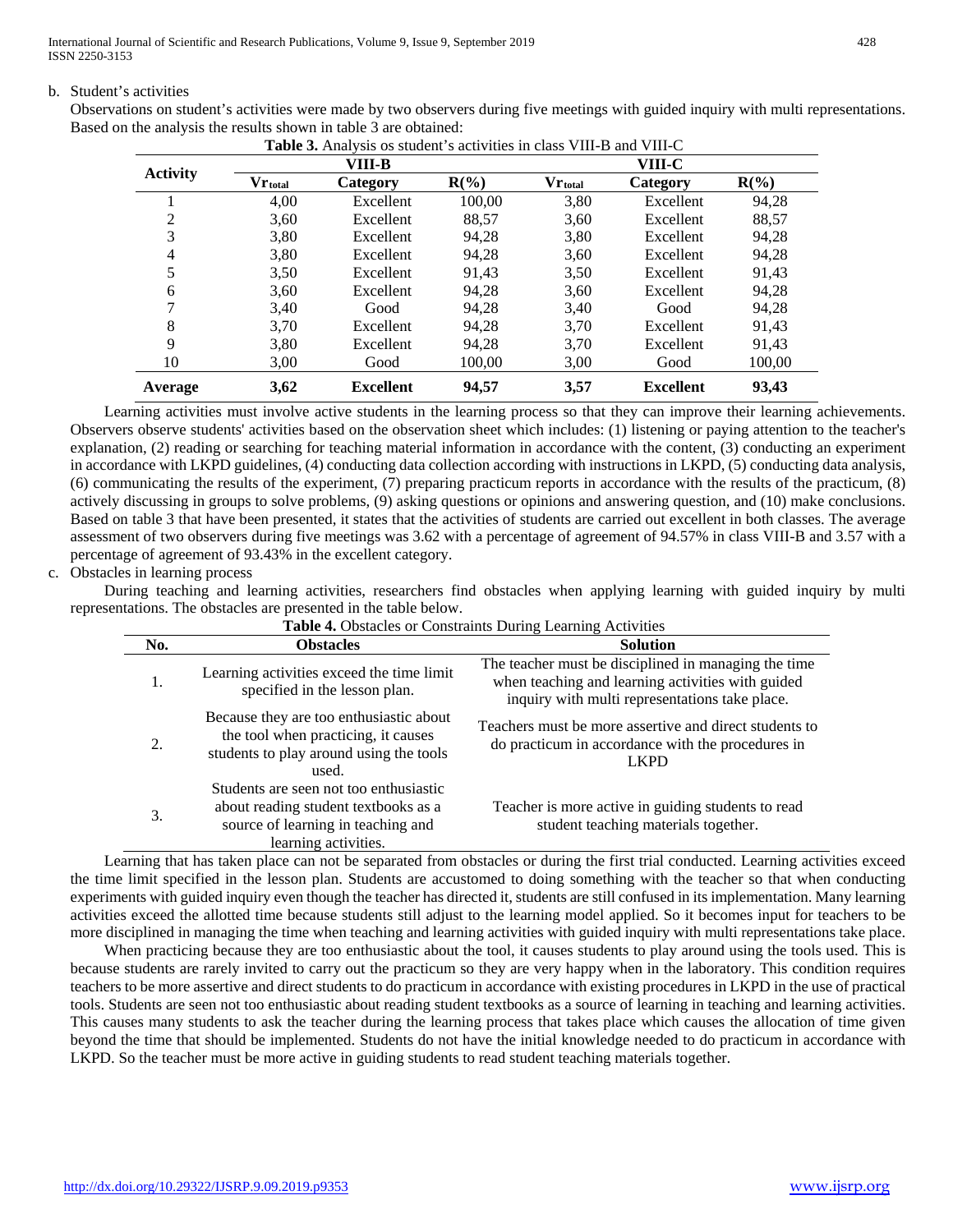#### IV. CONCLUSION

The practicality of the learning insruments developed produces: (a) the implementation of lesson plans in grades VIII-B and VIII-C at SMPN 1 Trawas produces very excellent results, (b) student's activities are carried out well with an average grade of 3,62 and 3,57, with the percentage of follow-up approval of 94,57% and 93,43%, which shows that students carry out the learning process excellent, and (c) the obstacles or constraints found during the research process exceed the time limit specified in the RPP.

#### ACKNOWLEDGMENT

Authors wishing to acknowledge assistance or encouragement from supervisor, colleagues and Acknowledgments section immediately following the last numbered section of the paper.

#### **REFERENCES**

- [1] Reif F 1995 Milikan Lecture: understanding and teaching important scientific thought processes *Am J Phys* 63 (1) Januari 1995
- [2] Koksal E A & Berberoglu G 2014 The Effect of Guided-Inquiry Instruction on 6th Grade Turkish Students' Achievement, Science Process Skills, and Attitudes Toward Science *International Journal of Science Education* 36(1) 66–78
- [3] Pedaste M & Kori K 2014 When Students Benefit from Analyzing their Inquiry *Springer International Publising Switzerland* HCII 2014 Posters Part II CCIS 435
- [4] Fatmaryanti S D Suparmi Sarwanto & Ashadi 2015 Profil of guided inquiry in physics learning at Purworejo's senior high school *International Conference on Mathematics Science and Education* UNNES
- [5] Ilham M 2018 Pengaruh Pembelajaran Inkuiri Terbimbing Terhadap Keterampilan Proses Sains Siswa Kelas VII MTs Nurul Falah Juai Pada Konsep Saling Ketergantungan Dalam Ekosistem *Jurnal Pendidikan Hayati* 4(3)
- [6] Elnada I W Mastuang M & M A S 2018 Meningkatkan Keterampilan Proses Sains Dengan Model Inkuiri Terbimbing Pada Siswa Kelas X PMIA 3 DI SMAN 3 Banjarmasin *Berkala Ilmiah Pendidikan Fisika* 4(3) 228
- [7] Joyce B Weil M & Calhoun E 2000 *Models of Teaching (6th Edition)* Boston: Allyn& Bacon
- [8] Aminudin D Sutiadi A & Samsudin A 2013 Profil Konsistensi Representasi Dan Konsistensi Ilmiah Siswa SMP Pada Konsep Gerak *WePFi* Vol 1 No 3 Desember 2013
- [9] Gilbert J K & Treagust D 2008 Multiple Representations in Chemical Education: Models and Modeling in Science Education *Dordrecht: Springer* pp 251-283
- [10] Yusup M 2009 Multirepresentasi Dalam Pembelajaran Fisika *Seminar Nasional Pendidikan FKIP Unsri*, 1–7
- [11] Riduwan 2012 *Skala Pengukuran Variabel-variabel Penelitian* Bandung Alfabeta
- [12] Borrich A G 1994 *Observation Skill for Effective Teaching* New York: Mac Millan Publishing Company
- [13] Amri S 2013 *Pengembangan & Model Pembelajaran dalam Kurikulum 2013* Jakarta: Prestasi Pustaka
- [14] Slavin R 2006 *Educational and Psychology (Theory and Practice) 8th Edition* Boston: Allyn and Bacon